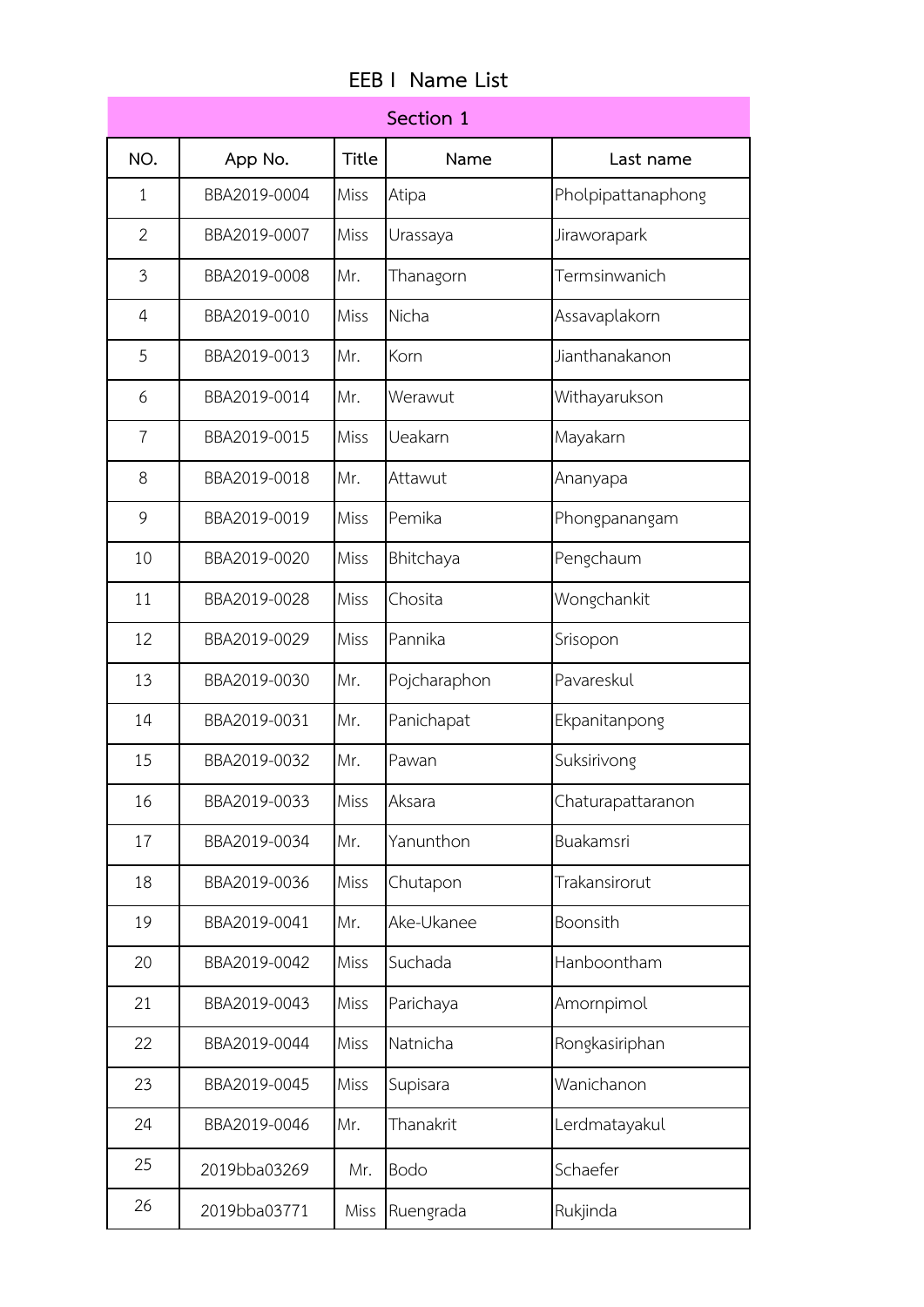| <b>EEB I Name List</b> |  |
|------------------------|--|
|                        |  |

| Section 2      |              |              |            |                     |  |
|----------------|--------------|--------------|------------|---------------------|--|
| No.            | App No.      | <b>Title</b> | Name       | Last name           |  |
| $\mathbf{1}$   | BBA2019-0047 | Miss         | Natchanant | Deawpanich          |  |
| $\overline{2}$ | BBA2019-0048 | Mr.          | Pornchai   | Asavanitchakorn     |  |
| 3              | BBA2019-0049 | Miss         | Chanika    | Poopattayakorn      |  |
| $\overline{4}$ | BBA2019-0050 | Miss         | Duenkanya  | Singhapreecha       |  |
| 5              | BBA2019-0052 | Mr.          | Kittitat   | Prutthiworamongkon  |  |
| 6              | BBA2019-0053 | Mr.          | Parith     | Palakorn            |  |
| $\overline{7}$ | BBA2019-0055 | Miss         | Nita       | Puenguttawutthaworn |  |
| 8              | BBA2019-0056 | Miss         | Natnaree   | Wangthamkua         |  |
| 9              | BBA2019-0057 | Mr.          | Thammatouc | Watchararungroong   |  |
| 10             | BBA2019-0058 | Mr.          | Chokchai   | Malila              |  |
| 11             | BBA2019-0059 | Miss         | Nahathai   | Tongcharoensukchai  |  |
| 12             | BBA2019-0062 | Mr.          | Phisitpong | Thipasathien        |  |
| 13             | BBA2019-0063 | Miss         | Kanyapak   | Sae-low             |  |
| 14             | BBA2019-0064 | Miss         | Tatiana    | Tabbush             |  |
| 15             | BBA2019-0066 | Miss         | Kanta      | Sudsawad            |  |
| 16             | BBA2019-0068 | Miss         | Natnicha   | Pratipnatsiri       |  |
| 17             | BBA2019-0069 | Mr.          | Bheembhat  | Neungjamnong        |  |
| 18             | BBA2019-0075 | Mr.          | Prachamote | Saeteaw             |  |
| 19             | BBA2019-0076 | Mr.          | Siraphop   | Leowseesuk          |  |
| 20             | BBA2019-0077 | Mr.          | Athit      | Leelavichitchai     |  |
| 21             | BBA2019-0079 | Miss         | Thidafah   | Saisuwannatee       |  |
| 22             | BBA2019-0082 | Mr.          | Prin       | Tanpradist          |  |
| 23             | BBA2019-0084 | Mr.          | Tas        | Asawaharuethai      |  |
| 24             | BBA2019-0085 | Miss         | Pichaya    | Kovitsophon         |  |
| 25             | 2019bba03312 | Miss         | Alexandra  | Tuvardzhieva        |  |
| 26             | 2019bba03960 | Mr.          | Aryan      | Shah                |  |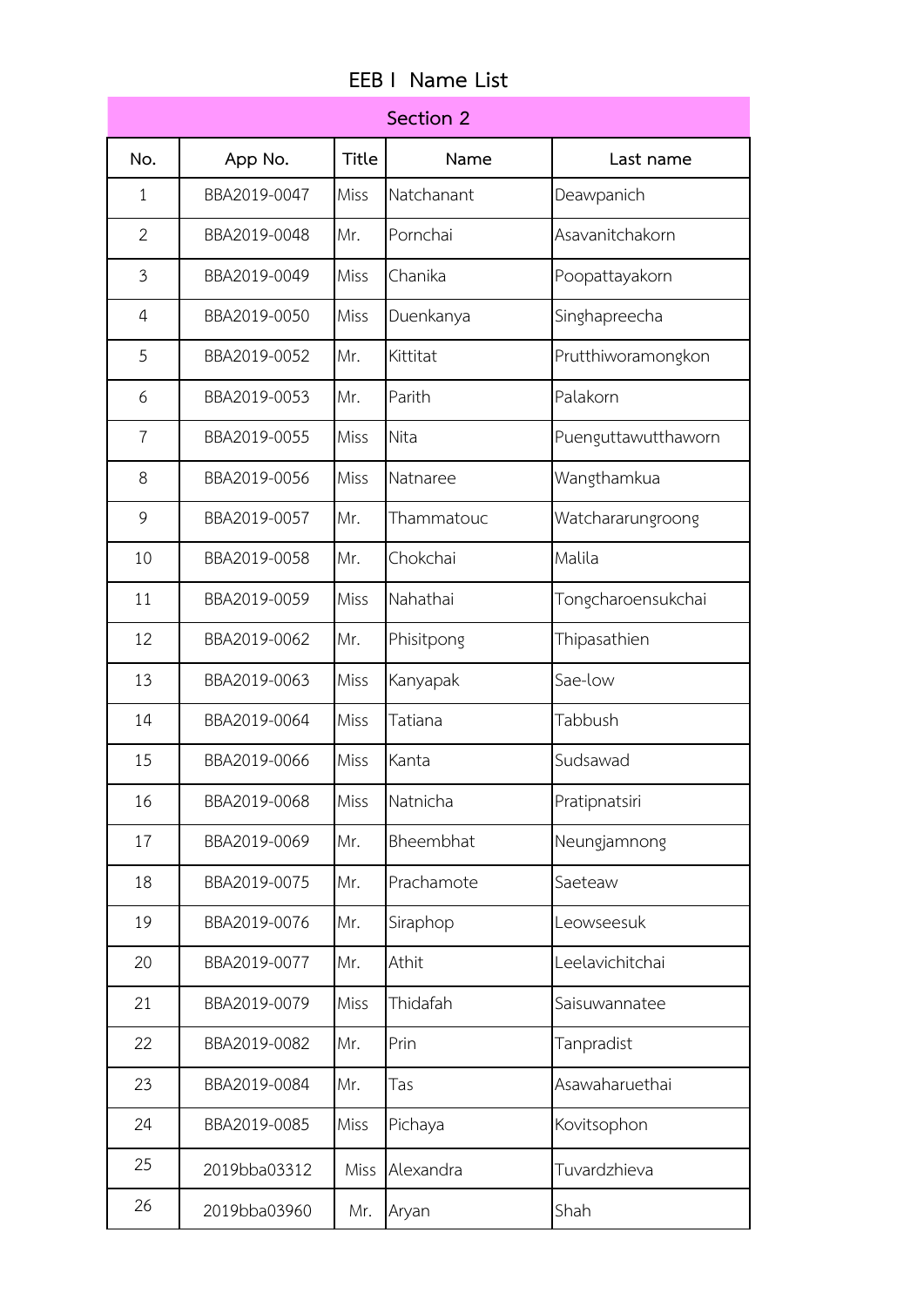|                | Name List<br>FFB I |              |                 |                  |  |  |  |
|----------------|--------------------|--------------|-----------------|------------------|--|--|--|
|                |                    |              | Section 3       |                  |  |  |  |
| No.            | App No.            | <b>Title</b> | Name            | Last name        |  |  |  |
| 1              | BBA2019-0086       | Miss         | Wongtawan       | Wongsanganan     |  |  |  |
| $\overline{2}$ | BBA2019-0088       | Mr.          | Kawin           | Toworawirat      |  |  |  |
| 3              | BBA2019-0090       | Mr.          | Chayut          | Ratanatikanon    |  |  |  |
| $\overline{4}$ | BBA2019-0095       | Mr.          | Bhumrapee       | Apivathanan      |  |  |  |
| 5              | BBA2019-0096       | Mr.          | Pawinawat       | Srisathaporn     |  |  |  |
| 6              | BBA2019-0097       | Mr.          | Piyaphol        | Boonprakobsak    |  |  |  |
| $\overline{7}$ | BBA2019-0101       | Mr.          | Chonlawat       | Poopatanapong    |  |  |  |
| 8              | BBA2019-0105       | Mr.          | Thanatchphakorn | Sutthidech       |  |  |  |
| 9              | BBA2019-0107       | Mr.          | Danat           | Krairiksh        |  |  |  |
| 10             | BBA2019-0108       | Miss         | Vasinee         | Itharat          |  |  |  |
| 11             | BBA2019-0111       | Mr.          | Sithtichok      | Tangprasittichok |  |  |  |
| 12             | BBA2019-0112       | Miss         | Pimpichya       | Intarakumthoncha |  |  |  |
| 13             | BBA2019-0114       | Miss         | Warittha        | Wongnonthawittha |  |  |  |
| 14             | BBA2019-0116       | Miss         | Anchisa         | Nirahanee        |  |  |  |
| 15             | BBA2019-0118       | Mr.          | Kavin           | Mechuchep        |  |  |  |
| 16             | BBA2019-0126       | Mr.          | Pawaris         | Piyachot         |  |  |  |

| C              | BBAZU19-0096 | IVII. | Pawinawat       | Srisatnaporn        |
|----------------|--------------|-------|-----------------|---------------------|
| 6              | BBA2019-0097 | Mr.   | Piyaphol        | Boonprakobsak       |
| $\overline{7}$ | BBA2019-0101 | Mr.   | Chonlawat       | Poopatanapong       |
| 8              | BBA2019-0105 | Mr.   | Thanatchphakorn | Sutthidech          |
| 9              | BBA2019-0107 | Mr.   | Danat           | Krairiksh           |
| 10             | BBA2019-0108 | Miss  | Vasinee         | Itharat             |
| 11             | BBA2019-0111 | Mr.   | Sithtichok      | Tangprasittichok    |
| 12             | BBA2019-0112 | Miss  | Pimpichya       | Intarakumthonchai   |
| 13             | BBA2019-0114 | Miss  | Warittha        | Wongnonthawitthaya  |
| 14             | BBA2019-0116 | Miss  | Anchisa         | Nirahanee           |
| 15             | BBA2019-0118 | Mr.   | Kavin           | Mechuchep           |
| 16             | BBA2019-0126 | Mr.   | Pawaris         | Piyachot            |
| 17             | BBA2019-0127 | Miss  | Nutchaya        | Saengcharoensuklert |
| 18             | BBA2019-0129 | Miss  | Shalnapas       | Pushpakesa          |
| 19             | BBA2019-0132 | Miss  | Yanisa          | Assawawirulhawong   |
| 20             | BBA2019-0133 | Mr.   | Nattakorn       | Shrestha            |
| 21             | BBA2019-0138 | Mr.   | Chayanon        | Saransomrurtai      |
| 22             | BBA2019-0139 | Miss  | Nuttida         | Sirimongklanurak    |
| 23             | BBA2019-0140 | Miss  | Wimalin         | Pollapanun          |
| 24             | BBA2019-0144 | Miss  | Apinya          | Saejung             |
| 25             | BBA2019-0145 | Miss  | Morakod         | Kanthawong          |
| 26             | 2019bba03469 | Mr.   | Yunxuan         | Zhao                |
|                |              |       |                 |                     |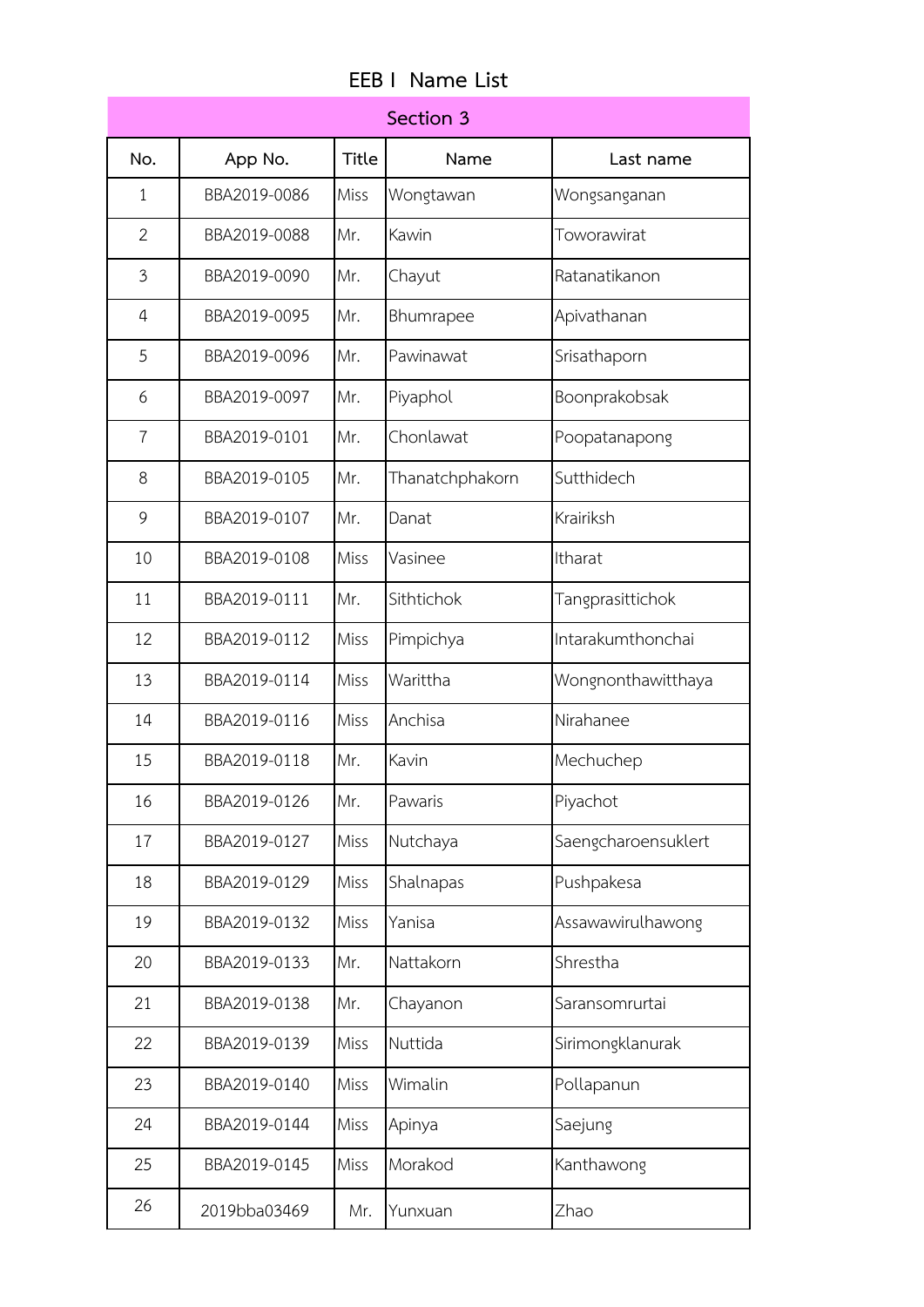| Section 4      |              |              |            |                    |  |
|----------------|--------------|--------------|------------|--------------------|--|
| No.            | App No.      | <b>Title</b> | Name       | Last name          |  |
| $\mathbf{1}$   | BBA2019-0146 | Mr.          | Thanadol   | Sricharoenchaikul  |  |
| $\overline{2}$ | BBA2019-0151 | Mr.          | Warit      | Treenuparb         |  |
| 3              | BBA2019-0152 | Mr.          | Pima       | Ongthaveekiat      |  |
| 4              | BBA2019-0153 | Miss         | Akarima    | Likhitwatanachai   |  |
| 5              | BBA2019-0156 | Miss         | Chanyanuch | Ingkayakul         |  |
| 6              | BBA2019-0157 | Mr.          | Chutiphon  | Hansaward          |  |
| 7              | BBA2019-0161 | Miss         | Natthanich | Panachaisricharoen |  |
| 8              | BBA2019-0167 | Miss         | Nuchwara   | Kitgarndethwut     |  |
| 9              | BBA2019-0170 | Miss         | Napasorn   | Arthasart          |  |
| 10             | BBA2019-0171 | Mr.          | Chutipat   | Chieochan          |  |
| 11             | BBA2019-0173 | Miss         | Ruya       | Gullep             |  |
| 12             | BBA2019-0174 | Miss         | Nathnicha  | Boonrith           |  |
| 13             | BBA2019-0175 | Miss         | Sudarut    | Sakunsirasuntorn   |  |
| 14             | BBA2019-0181 | <b>Miss</b>  | Rinrada    | Paphungkornkit     |  |
| 15             | BBA2019-0183 | Mr.          | Thanadol   | Charoensri         |  |
| 16             | BBA2019-0184 | Miss         | Pattra     | Treesirikasem      |  |
| 17             | BBA2019-0185 | Miss         | Methavee   | Rojanasirivanit    |  |
| 18             | BBA2019-0188 | Miss         | Sirada     | Anantakool         |  |
| 19             | BBA2019-0189 | Mr.          | Nopawin    | Raoruja            |  |
| 20             | BBA2019-0190 | Miss         | Pasinee    | Chariyatantiwate   |  |
| 21             | BBA2019-0195 | Miss         | Napas      | Owarang            |  |
| 22             | BBA2019-0196 | Mr.          | Krittapas  | Leerujanont        |  |
| 23             | BBA2019-0197 | Miss         | Waritsara  | Lertsrisuriya      |  |
| 24             | BBA2019-0198 | Mr.          | Pasawat    | Laklaem            |  |
| 25             | BBA2019-0204 | Miss         | Chanitsaya | Chanthawarang      |  |
| 26             | 2019bba03630 | Miss         | Jenika     | Sabchareon         |  |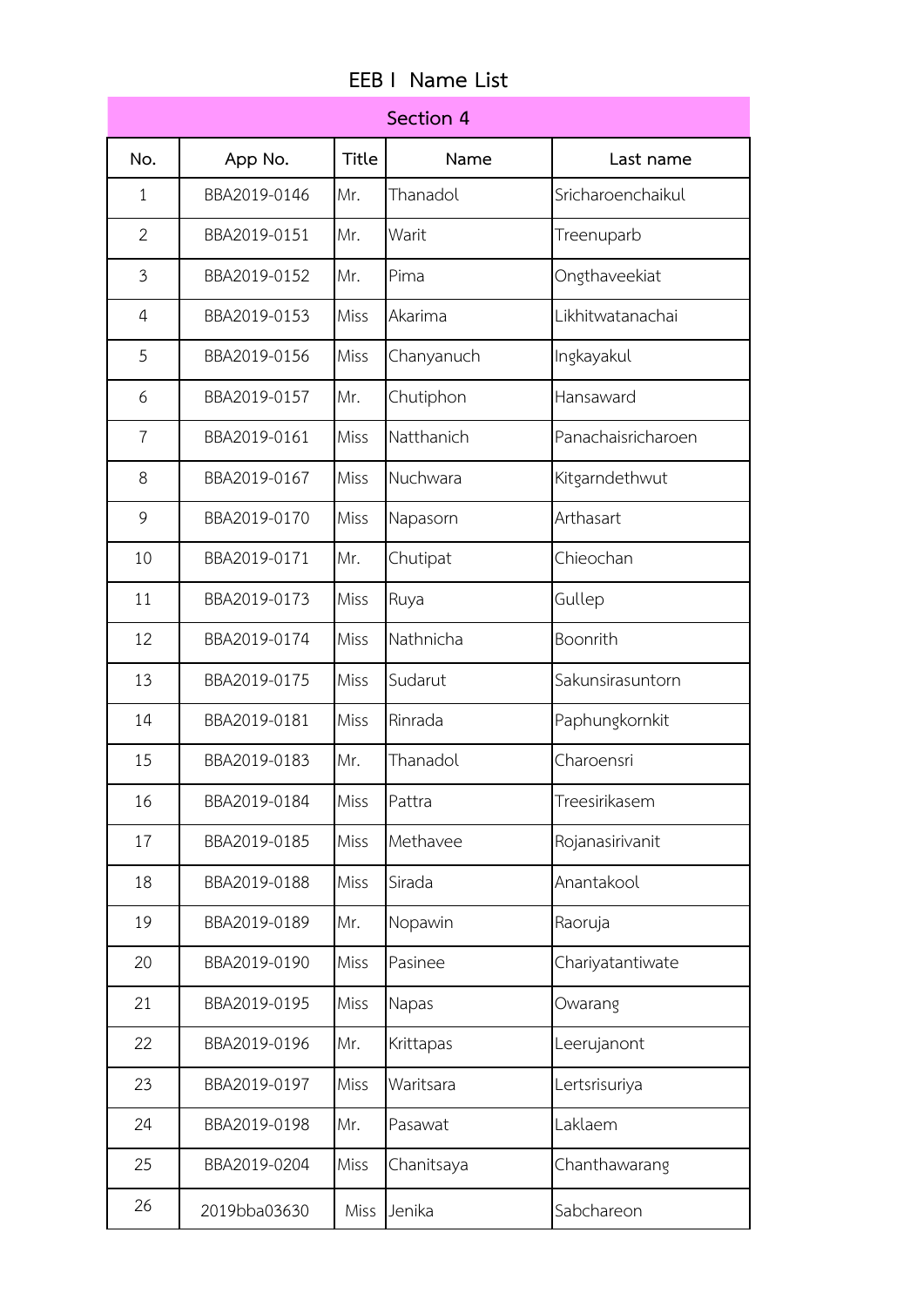| Section 5      |              |              |               |                   |  |
|----------------|--------------|--------------|---------------|-------------------|--|
| No.            | App No.      | <b>Title</b> | Name          | Last name         |  |
| 1              | BBA2019-0205 | Mr.          | Teemapat      | Unnanond          |  |
| $\overline{2}$ | BBA2019-0206 | Mr.          | Jirakit       | Chanlongbutr      |  |
| 3              | BBA2019-0207 | <b>Miss</b>  | Panda         | Trakulmaykee      |  |
| 4              | BBA2019-0208 | Miss         | Wananda       | Kerdchuen         |  |
| 5              | BBA2019-0209 | Miss         | Vasakochakorn | Bhunuch           |  |
| 6              | BBA2019-0213 | Mr.          | Rati          | Apiruchchaigul    |  |
| $\overline{7}$ | BBA2019-0214 | Miss         | Yanisa        | Tachaburanakarn   |  |
| 8              | BBA2019-0216 | Miss         | Anya          | Tanterdtid        |  |
| 9              | BBA2019-0217 | Miss         | Pimchanok     | Yongyai           |  |
| 10             | BBA2019-0219 | Mr.          | Raweroad      | Opornsawat        |  |
| 11             | BBA2019-0221 | Miss         | Warin         | Wongrungroj       |  |
| 12             | BBA2019-0225 | Mr.          | Chatthamet    | Sirirangsiphet    |  |
| 13             | BBA2019-0226 | Mr.          | Kritanut      | Lerthirunvibul    |  |
| 14             | BBA2019-0227 | Miss         | Puntharee     | Khuratana         |  |
| 15             | BBA2019-0230 | Miss         | Chomchula     | Rattanapian       |  |
| 16             | BBA2019-0231 | Miss         | Supannikar    | Osodsit           |  |
| 17             | BBA2019-0233 | Miss         | Tanjai        | Rojkisadaram      |  |
| 18             | BBA2019-0244 | Mr.          | Panachai      | Dithapan          |  |
| 19             | BBA2019-0245 | Miss         | Chanakan      | Intarasangkanawin |  |
| 20             | BBA2019-0247 | Miss         | Thitayaporn   | Hongsakul         |  |
| 21             | BBA2019-0249 | Mr.          | Pansapon      | Assavanitchakorn  |  |
| 22             | BBA2019-0250 | Miss         | Pimpat        | leosivikul        |  |
| 23             | BBA2019-0251 | Mr.          | Natthawit     | Kittipatra        |  |
| 24             | BBA2019-0253 | Miss         | Rawisara      | Thongchanthra     |  |
| 25             | BBA2019-0255 | Miss         | Panita        | Pabunjertkit      |  |
| 26             | 2019bba03657 | Mr.          | Minseok       | Song              |  |

## **EEB I Name List**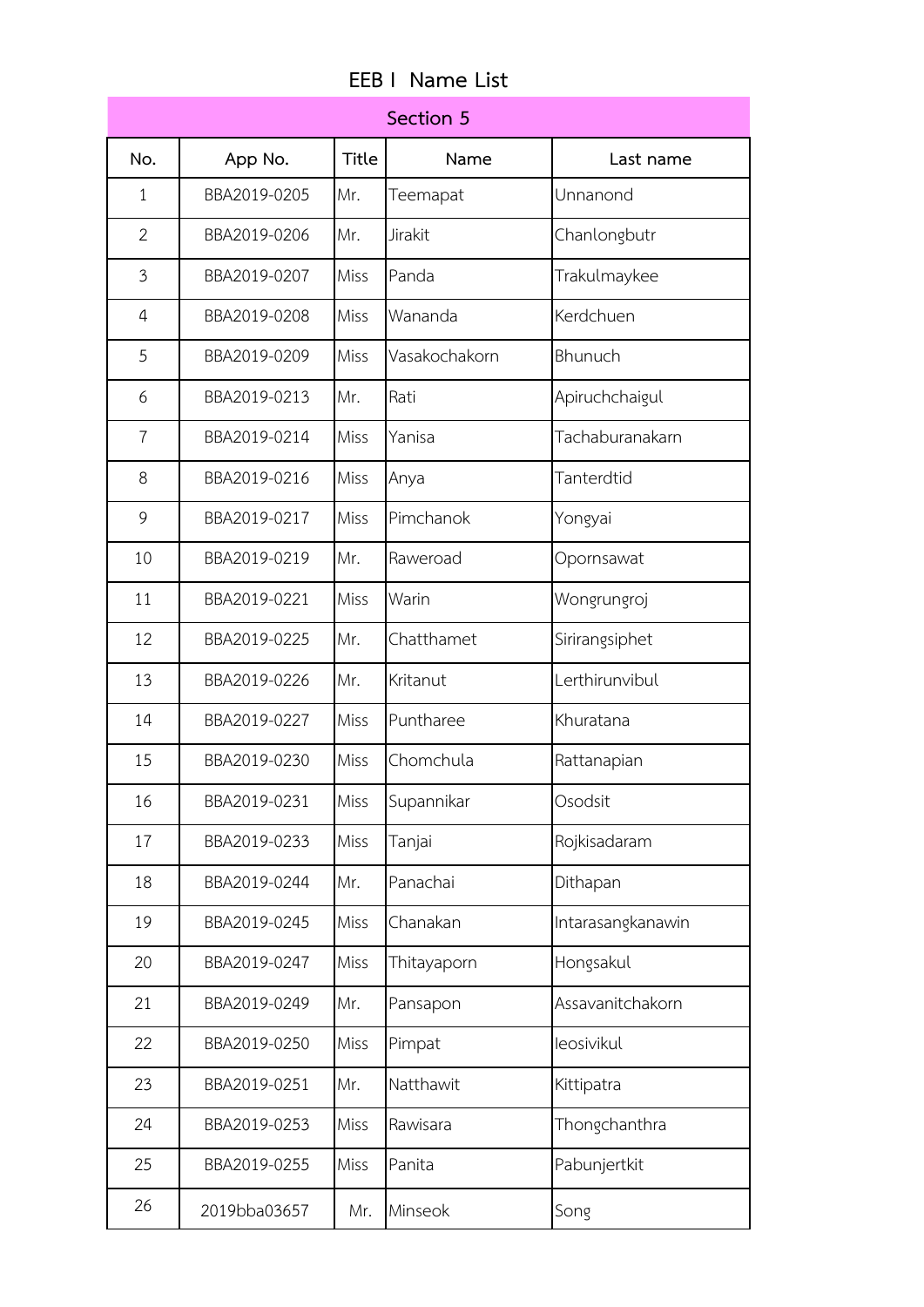| Section 6      |              |              |           |                     |  |
|----------------|--------------|--------------|-----------|---------------------|--|
| No.            | App No.      | <b>Title</b> | Name      | Last name           |  |
| $\mathbf{1}$   | BBA2019-0256 | Miss         | Pimnada   | Taradolsirithitikul |  |
| $\overline{2}$ | BBA2019-0257 | Miss         | Poonyisa  | Suttiluk            |  |
| 3              | BBA2019-0258 | Miss         | Thanwarat | Chonnakankul        |  |
| $\overline{4}$ | BBA2019-0259 | Miss         | Apichaya  | Luechaiprasit       |  |
| 5              | BBA2019-0261 | Mr.          | Wutichat  | Tangpithakkul       |  |
| 6              | BBA2019-0262 | Miss         | Yanisa    | Pongprasit          |  |
| $\overline{7}$ | BBA2019-0263 | Miss         | Panipak   | Kumjim              |  |
| 8              | BBA2019-0264 | Mr.          | Alex Prin | Amatavivadhana      |  |
| 9              | BBA2019-0266 | Mr.          | Puttisan  | Tansuwannont        |  |
| 10             | BBA2019-0268 | Miss         | Tathata   | Suesuwan            |  |
| 11             | BBA2019-0269 | Miss         | Chayanit  | Wanwanich           |  |
| 12             | BBA2019-0271 | Mr.          | Tapfa     | Bunyuen             |  |
| 13             | BBA2019-0274 | Miss         | Lalita    | Suwattee            |  |
| 14             | BBA2019-0275 | Miss         | Ramita    | Eacharoen           |  |
| 15             | BBA2019-0278 | Miss         | Supatta   | Jirabandansuk       |  |
| 16             | BBA2019-0279 | Miss         | Pemika    | Viratepsuporn       |  |
| 17             | BBA2019-0280 | Miss         | Pannakorn | Trongtorkij         |  |
| 18             | BBA2019-0281 | Miss         | Nuttapa   | Panasantiphap       |  |
| 19             | BBA2019-0283 | Miss         | Chayakun  | Charoenbunsupkarn   |  |
| 20             | BBA2019-0284 | Miss         | Apichaya  | Thubkhong           |  |
| 21             | BBA2019-0286 | Miss         | Pichittra | Saewan              |  |
| 22             | BBA2019-0288 | Mr.          | Atthawat  | Thamviwatnukul      |  |
| 23             | BBA2019-0298 | Miss         | jarunee   | sanguansitthianan   |  |
| 24             | BBA2019-0300 | Miss         | Chanatip  | Chompoothong        |  |
| 25             | BBA2019-0301 | Miss         | Pisacha   | Mahithithummatorn   |  |
| 26             | 2019bba03668 | Miss         | Ruike     | Zhang               |  |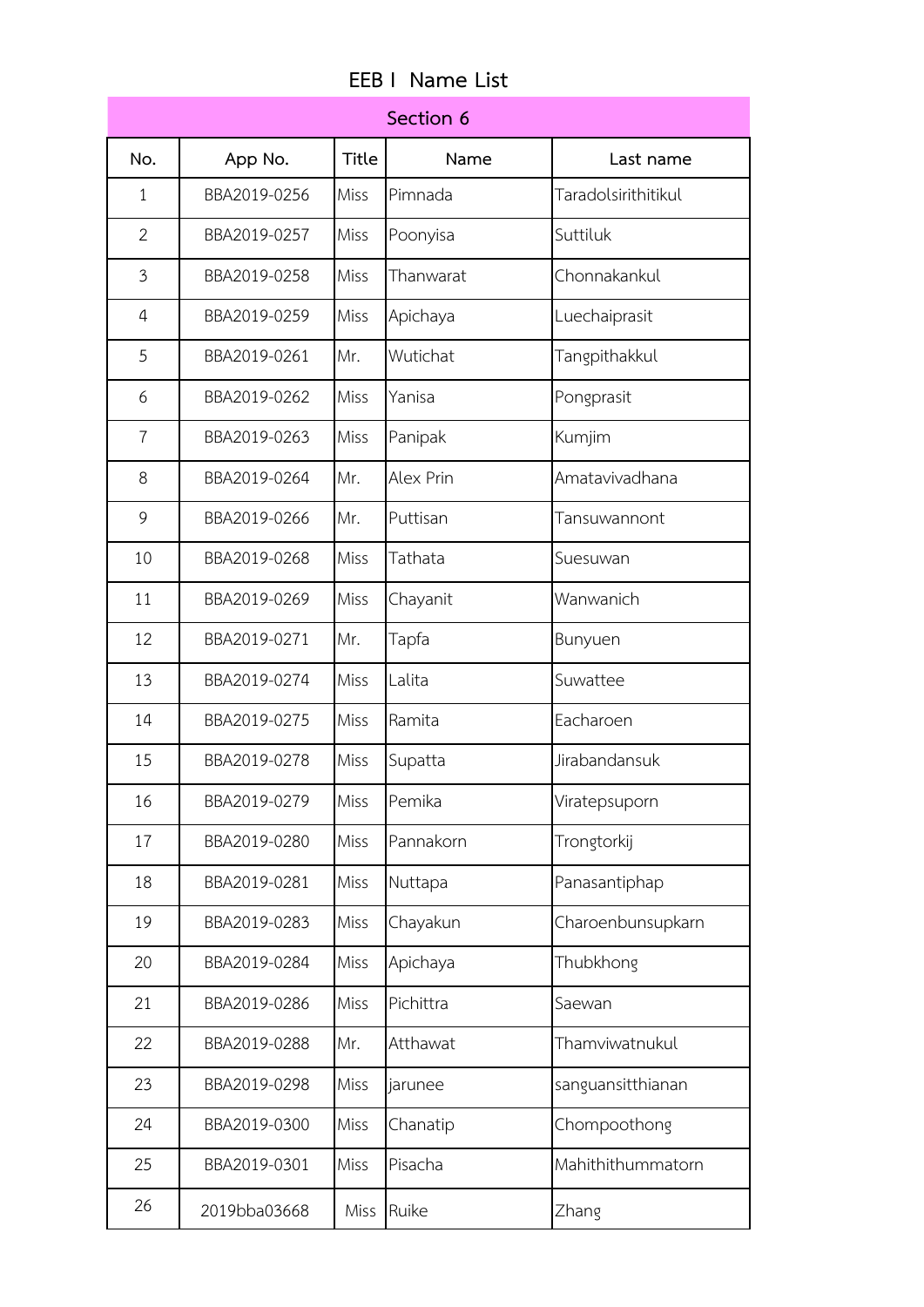| <b>EEB I Name List</b> |  |
|------------------------|--|
|------------------------|--|

|                |              |              | Section 7  |                  |
|----------------|--------------|--------------|------------|------------------|
| No.            | App No.      | <b>Title</b> | Name       | Last name        |
| $\mathbf{1}$   | BBA2019-0303 | Mr.          | Natsaran   | Sindhuratavej    |
| $\overline{2}$ | BBA2019-0307 | Miss         | Napassorn  | Triwiratchakul   |
| 3              | BBA2019-0308 | Miss         | Phansika   | Vanichprapa      |
| 4              | BBA2019-0314 | Mr.          | Natthanan  | Tangmananantakul |
| 5              | BBA2019-0315 | Miss         | Suparada   | Thongprasit      |
| 6              | BBA2019-0317 | Mr.          | Puri       | Hamanee          |
| $\overline{7}$ | BBA2019-0322 | Mr.          | Peerawich  | Bankluay         |
| 8              | BBA2019-0323 | Miss         | Maynawan   | Suthisamphat     |
| 9              | BBA2019-0324 | Miss         | Phanita    | Leelaruttanapol  |
| 10             | BBA2019-0325 | Mr.          | Pitpiboon  | Nagao            |
| 11             | BBA2019-0326 | Miss         | Kansuda    | Charernkitpan    |
| 12             | BBA2019-0333 | Miss         | Nathapas   | Wanitputtaluxsa  |
| 13             | BBA2019-0334 | Miss         | Pannathon  | Apithanawit      |
| 14             | BBA2019-0335 | Miss         | Jirawan    | Huang            |
| 15             | BBA2019-0337 | Mr.          | Jadejirat  | Boonprasit       |
| 16             | BBA2019-0340 | Miss         | Pichayapa  | Meejaroen        |
| 17             | BBA2019-0342 | Miss         | Pavichaya  | Kraiwattanapong  |
| 18             | BBA2019-0345 | Miss         | Jomkwan    | Prateeptong      |
| 19             | BBA2019-0349 | Miss         | Chanuntorn | Plypetch         |
| 20             | BBA2019-0353 | Miss         | Onchuda    | Zhao             |
| 21             | BBA2019-0355 | Miss         | Janepitch  | Ruangpatikorn    |
| 22             | BBA2019-0356 | Miss         | Paka-orn   | Rojritthakorn    |
| 23             | BBA2019-0363 | Mr.          | Marvin     | Thiennukul       |
| 24             | BBA2019-0365 | Mr.          | Kevin      | Aengkhumsrub     |
| 25             | 2019bba03695 | Mr.          | Weihao     | Liu              |